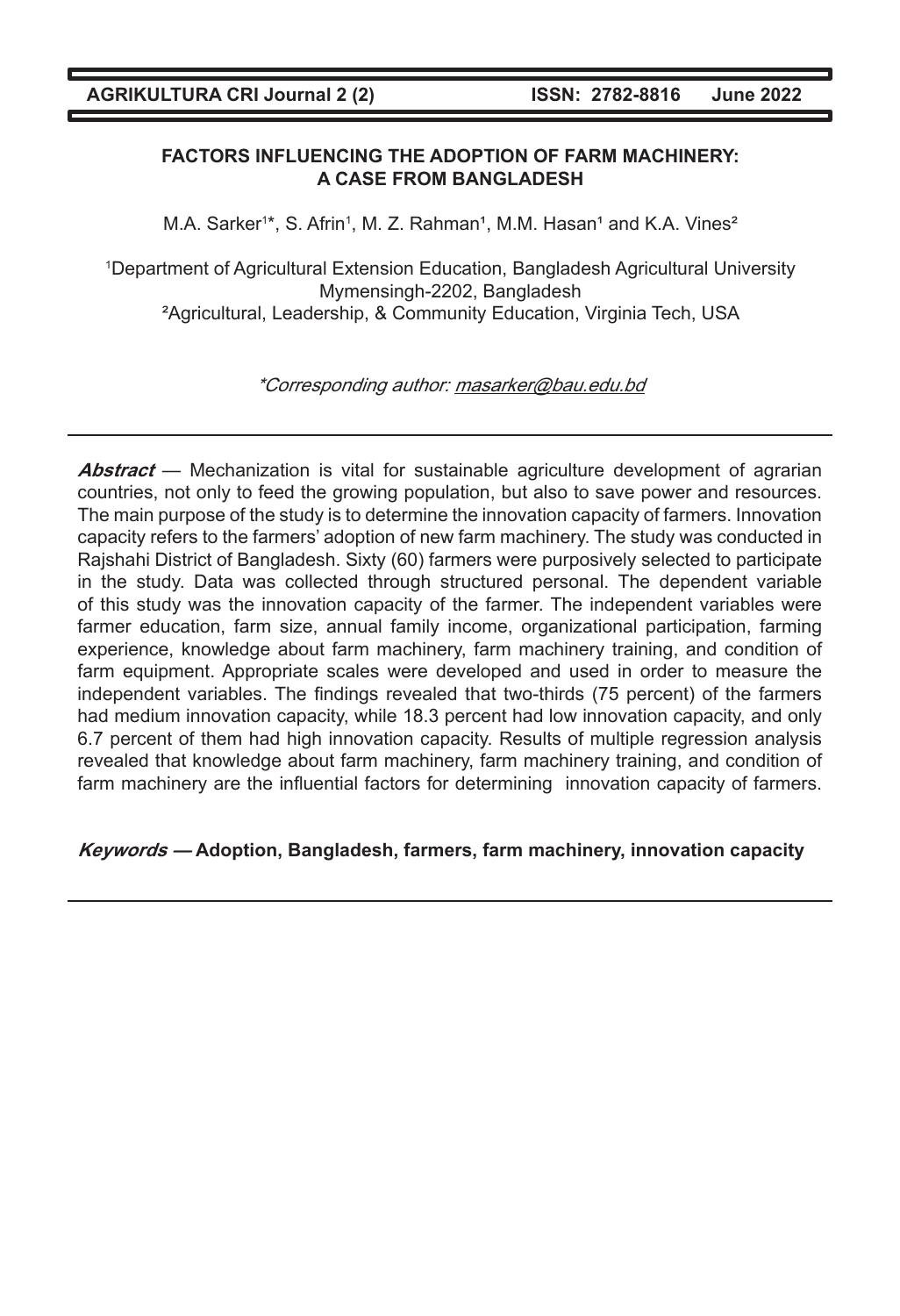### **INTRODUCTION**

Bangladesh is a small agro-based country with an area of 1, 47,610 square kilometers. The total population of the country is 158.9 million with an annual growth rate of 1.37 percent (BBS, 2017). The Bangladesh economy is vastly dependent on the agriculture industry. Agriculture represents directly and indirectly almost 15.96 percent of its Gross Domestic Product (GDP) and 80 percent of its employment opportunity (BBS, 2017). In addition to supporting the economy, agriculture is also important because of the role it plays in providing food for the people of Bangladesh. In the past, the agriculture sector was largely dependent on manual and labor-intensive practices. Increasing yields was difficult because manual labor is very time consuming. Today farm machinery that replaces laborintensive activity is more widely available for use in Bangladesh agriculture. Adopting use of modern agricultural farm machinery provides opportunity to increase crop production while also decreasing manual labor and increasing the quality of life for the farmer. Many innovative types of machinery were discovered in the 20th century. The agricultural sector is converting from dependence on manual labor to mechanization. Mechanization is imperative in the rural development process not only in terms of feeding the population, but also for saving power and resources. Rural development requires careful mechanization through the adoption of suitable machinery for various agricultural operations. Mechanization is essential for increasing the production efficiency of rice farming in Bangladesh (Saha,2015). Cropping intensity and production of food crops has recently increased significantly due to adoption of mechanized tillage, irrigation, and spraying operations (Sarkar and Prahaladachar, 2000). Mechanical inputs currently used in Bangladesh are Shallow Tube Well (STW) and Deep Tube Well (DTW) for irrigation, power tiller and

tractor, disc plough, disc harrow, weeder, sprayers, and threshers. Multiple research studies emphasize the importance of appropriate farm mechanization as an important policy and development goal in Bangladesh (Mandal, 2002; Mandal, 2014 and Zhang et al., 2014). Compared to other South Asian nations, farm machinery use has advanced considerably in Bangladesh [Justice and Biggs, 2013], particularly for land preparation, irrigation, and postharvest activities.

There are many types of innovative farm machinery, but farmers do not adopt it as expected because they lack knowledge about the machinery and possible benefits. As a result, there is still lack of innovation capacity of the farmers. Farmers have been recognized as one of the key sources of innovation. Many studies on agricultural innovations continued to consider farmers as adopters of externally driven innovations (World Bank, 2011; Hayami and Ruttan,1985). Over time, farmers have been accepted as innovators and experimenters and not just adopters of introduced technologies. There are even claims that some of the technologies developed by the scientists were actually based on the ideas and practices originated by local farmers (Roling, 2009; Chambers et al., 1989; Rhoades, 1989). However, food production in Bangladesh is the major sector in agricultural development (Khan and Sadid, 2005). Over time, the population in Bangladesh has increased to 158 million people rapidly increasing the gap between crop production and need for food. However, the agricultural production can be increased to produce more food if farmers adopt innovative farm machinery. In turn, this will allow Bangladesh to work towards achieving the United Nations Sustainable Development Goal No. 2, eliminating hunger.

The literature indicates the capacity, boundaries, and types of activities define innovation capacity for farmers. To help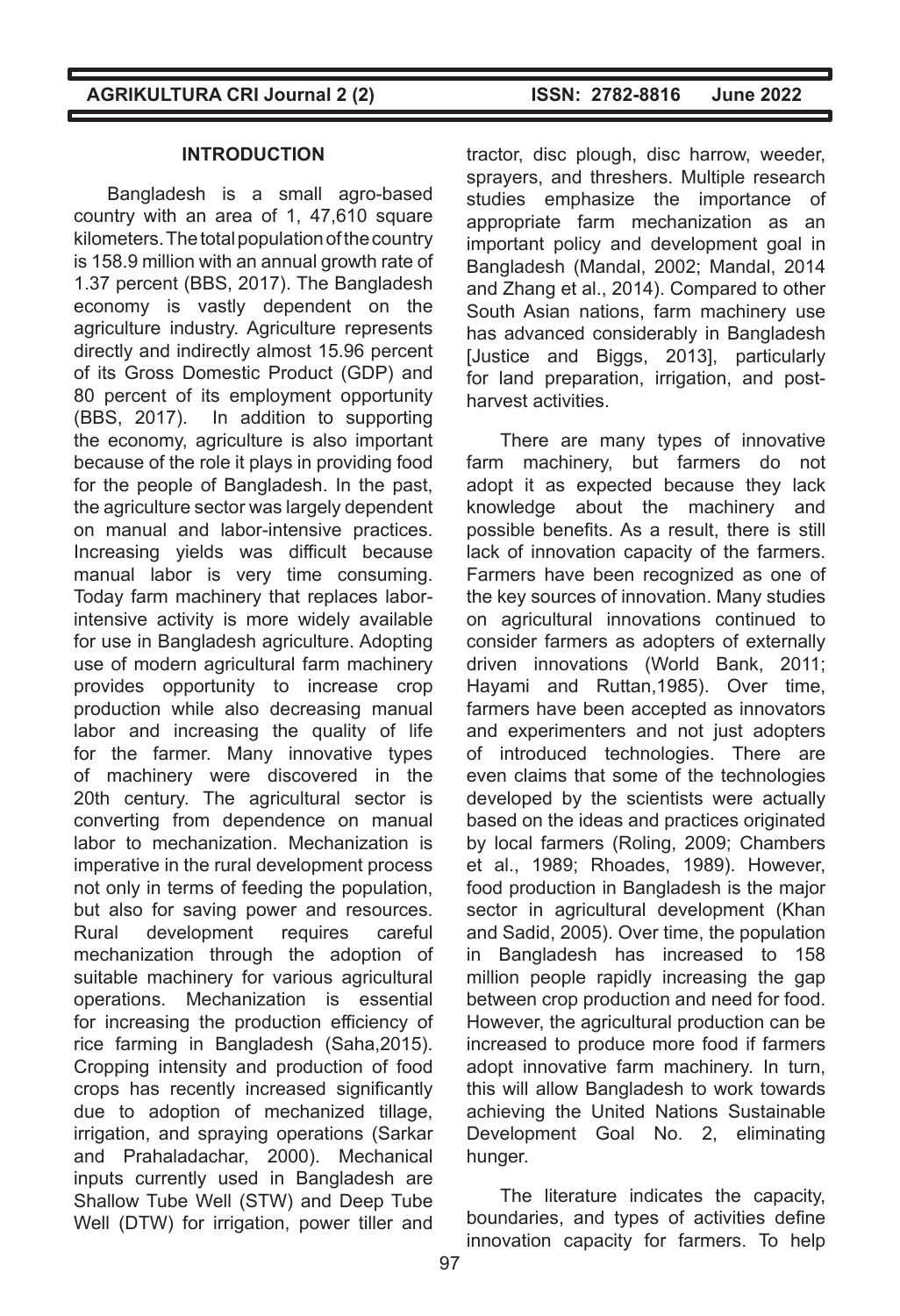overcome the shortcomings in innovation studies and particularly in understanding the concept of the innovation capacity, this research aims to identify and analyze the innovation capacity of farmers in adoption of innovative farm machinery, identify and analyze the farmers' problems in adopting innovation or innovative farm machinery to address the acute food problem

Thus, it can be said that development of the country is only depend when the innovation capacity of farmers in adoption of farm machinery are increased in agricultural sector. On this scope the present study is anticipated to assess the capacity of the farmers in adoption of innovative farm machinery.

### **Objectives of the study**

The purpose of this study was to determine the innovation capability of farmers in adoption of farm machinery. In achieving the general objective, the following specific objectives can be formulated:

- 1. To measure the status of innovation capacity of the farmers to adopt farm machinery;
- 2. To assess and explain the role socio-economic characteristics play in the farmers in adoption of farm machinery; and
- 3. To explore the factors associated with farmers' innovation capacity in adoption of farm machinery.

#### **Theoretical Framework**

During the late 1980s and early 1990s, the concept of capacity development came into surface as a prominent theme in international development, such as agricultural extension and adult education, in response to the disapproval of the reduced impacts of technical cooperation on millions of smallholder farmers in lowincome nations. However, lack of state competences for economic development, human well-being and ecological justice

are overall concerns for sustainable development (Clarke and Oswald, 2010; Morgan, 2006, Morgan, 1989). Similarly, the literature on competence development, particularly in post-secondary training and education, grew during the 1970s and 1980s, initially in the United States and later in Europe in response to the limitations of theory-based teaching and learning (Mulder, 2011, Mulder, 2007; Wolf, 2001 and Kerka, 1998).

The contemporary literature on learning and innovation competence development in agricultural education and extension interconnects the independently developed fields of competence-based learning and learning-based competence. While, competence-based learning philosophies came out in response to the limitations of theory-based teaching and learning that are largely supply driven. Theory and practice of learning-based competence advanced within the field of capacity development.





Capacity development, in general, involves positive changes at four ontological levels. The individual level includes changes in cognitive, affective and psychomotor domains of learning. The organizational level; network and system level; and the broader enabling environment, such as institutions, policy and governance.

For the necessity of this research, the framework as modifiedslightly by adding an extra dimension which is economic capabilities. The new modified framework is given in Figure 2.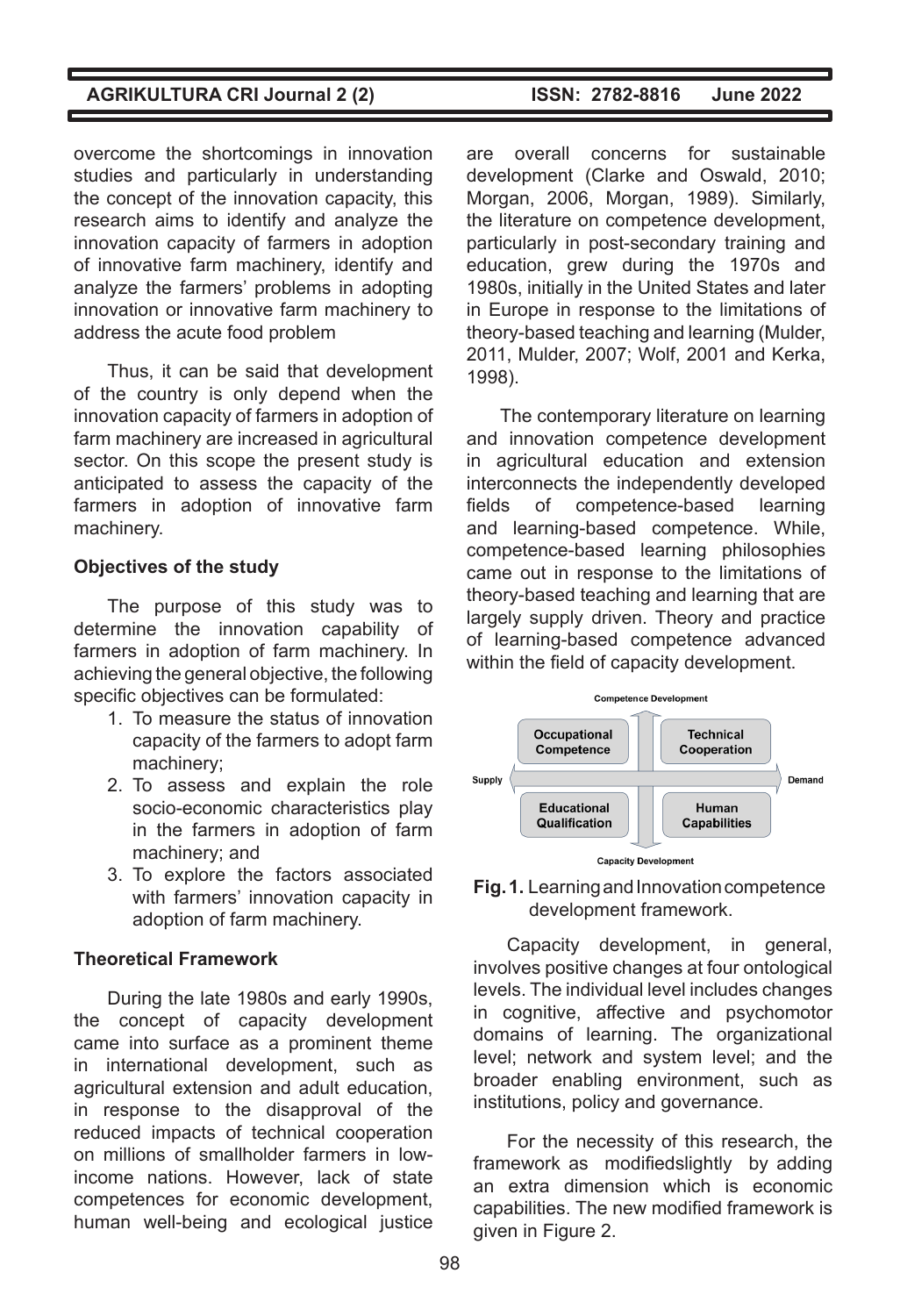

**Fig. 2.** Learning and Innovation competence development framework (modified).

In other words, capacity development is about transformational changes that empower individuals, leaders, groups, organizations, networks, systems and societies to put knowledge and other capitals into use (UNDP, 2009; CIDA, 2000). Thus, in the modified framework economic capabilities was added to assess innovation capacity of the respondent.

# **MATERIALS AND METHODS**

#### **Study Area**

The study was conducted in two Sub-districts (Upazila) named Paba and Mohonpur under Rajshahi District of the northern region of Bangladesh. Two villages were purposively selected for the study in consultation with the experts, i.e., Upazila Agriculture Officers (UAO) and Upazila Rural Development Officers (URDO) of the selected sub-districts. These two villages are Haripur and Mougachi. Paba sub-district is located at 24°26.6′ North latitudes and 88°37.7′ East longitudes and Mohonpur sub-district is located at 24°33.8′ North latitudes and 88°39′ East longitudes. Moreover, these two villages have good facilities and people of these villages are familiar with the farm machinery. Figure 3 shows the study area.

### **Sampling, Data Collection and Analysis**

An updated list of all the farmers was collected from the Upazila Agricultural Officer (UAO). About 35 percent or 60 farmers were selected as the sample



**Fig. 3.** Map of Rajshahi district showing Paba and Mohonpurupazila of Bangladesh.

following simple random sampling method. A structured interview schedule was developed for collecting data for assessing the status of innovation capacity in adoption of farm machinery by the respondents. An interview schedule was carefully prepared in English keeping in mind the objectives of the research and following the procedures of determining their selected characteristics and their extent of use of agricultural machinery and their innovation capacity. Appropriate scales were developed to operationalize the dependent and independent variables of the study. A draft interview schedule was pre-tested with 10 farmers from the study area that facilitated the researcher to identify faulty questions and statements in the draft schedule. On the basis of pretest results, necessary correction, alternations, additions, and modifications were done in the interview schedule, after examining the answer of the respondents.

Five dimensions were selected. Each of the dimensions had 5 statements obtained from the FGD. A four-point rating scale was used to measure the role of focus variable. Possible responses were high, medium, low and no with the corresponding scores of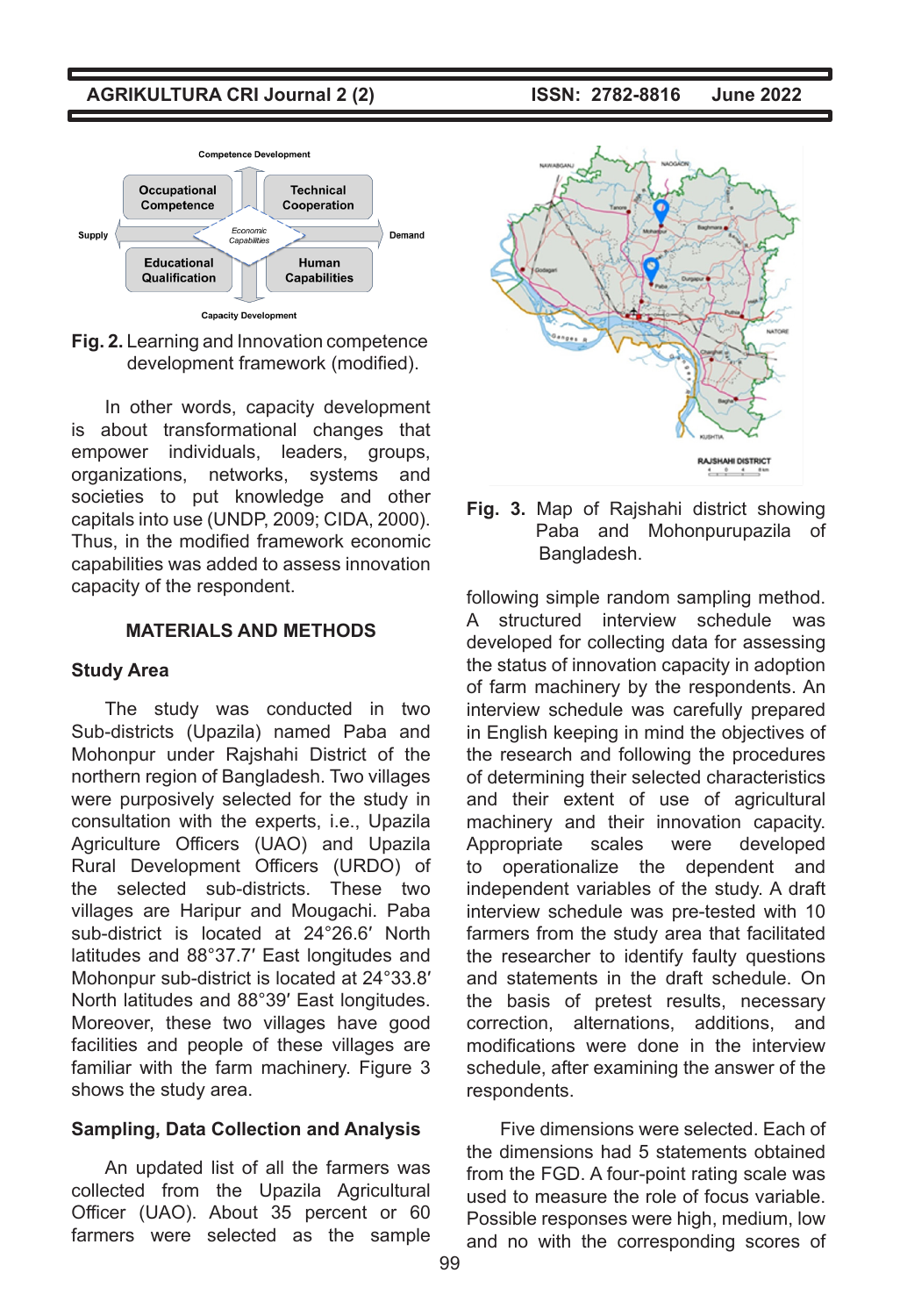3, 2, 1, and 0 respectively. The innovation capacity of the farmers was computed by adding all the scores obtained from each of the dimension of innovativeness from which respondents will be benefitted. Hence, the scale score ranged from 0 to 15 for each dimension, where 0 indicates no innovation capacity and 15 indicates high innovation capacity of the farmers for adoption of farm machinery. Ranking of the statements was done to prioritize the statements where informal education, interest towards machineries, social networking, good physical health and income were number one for each dimension respectively.

The collected data were coded, categorized, tabulated and analyzed scientifically using the Statistical Package for Social Science (SPSS) ver. 16.0 computer program. Both descriptive and inferential statistics were used to describe the data in this study. Pearson's Product Moment Coefficient of Correlation was used to identify association between the explanatory and focus variable. Besides, multiple linear regression and step-wise multiple regression were employed to identify the factors affecting the focus variable.

### **RESULTS AND DISCUSSION**

# **Socioeconomic Characteristics of the Respondents**

The demographic and socioeconomic characteristics of the respondents are shown in Table 1. The mean age of the respondent farmers was 39.8 with standard deviation of 8.48.

The average education score of the respondents was 6.73 which means on average, participants in the study had a secondary education.

It is clear from Figure 4 shows that half (50 percent) of the respondent farmers have secondary education followed by a quarter (26.7 percent) having primary education.

While, 15 percent of them were illiterate. Education is believed to facilitate diversified information sources and assumed to be positively correlated with the extent of adoption of new farm machinery (Forsman, 2011; Szeto, 2000; Shahil et al., 2013 and Rajalahti et al., 2008).

| <b>Table 1.</b> Socio-economic Characteristics of |  |
|---------------------------------------------------|--|
| the Respondents.                                  |  |

| Category                                                | Mean  | $SD*$ |
|---------------------------------------------------------|-------|-------|
| Age (year)                                              | 39.48 | 8 48  |
| Education (year of schooling)                           | 6.73  | 3.62  |
| Household Size (number)                                 | 4 97  | 1.52  |
| Farm Size (Hectares)                                    | .757  | 0458  |
| Annual Income ('000' BDT*)                              | 76.77 | 64 42 |
| Organizational Participation<br>(Possible score: 0-24)  | 2.23  | 144   |
| Farming experience (No. of years)                       | 18.53 | 6.89  |
| Knowledge on farm machinery<br>(Possible score: 0-51)   | 30.0  | ճ 45  |
| Training received on farm<br>machinery<br>(No. of days) | 2.11  | 2.98  |
| Innovativeness<br>(Possible score: 0-27)                | 1378  | 2.33  |
| State of using<br>(Possible score: 0-48)                | 14 75 | 2 76  |

\*SD = Standard Deviation; \*BDT = Bangladeshi Taka

Farm size influences both access to technology adoption and increase innovation capacity towards farm machinery (Morshed and Lashgarara, 2011; and Hall et al., 2007). Table 1 also revealed that average farm size of the respondent farmers was 0.7 ha. and average annual family income 73,000 BDT. As family income is the key factor in the process of innovation capacity and adoption of new farm machinery. It is imperative to take necessary decisions towards innovation and adoption capacity apply machinery to the farm (Wang et al., 2008).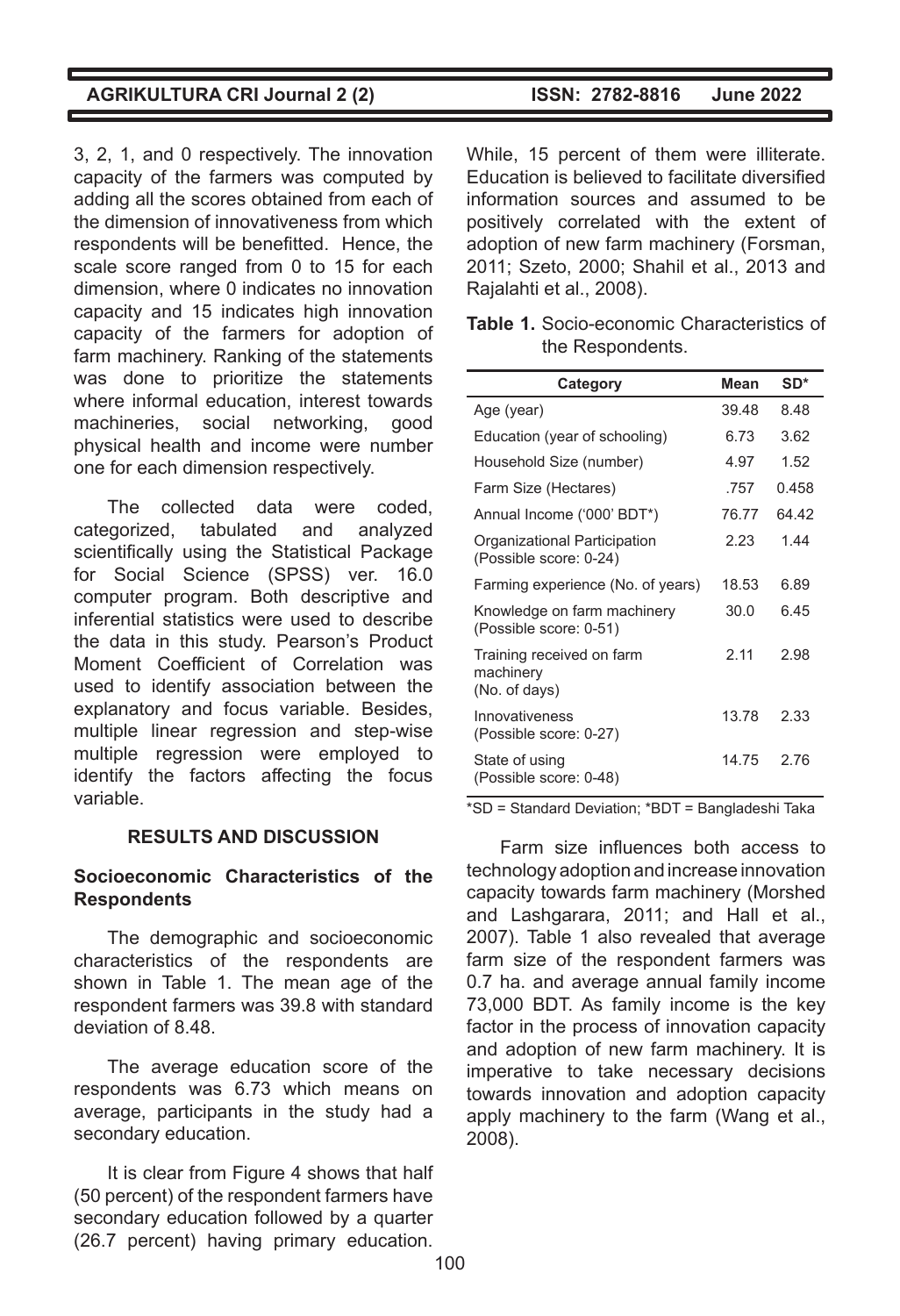■ Illiterate ■ Primary (1-5) ■ Secondary (6-10) ■ Above Secondary (Above 10) 8%

Distribution of the respondents based on their level of education

**Fig. 4.** Distribution of the respondents based on their level of education.

It is evident from Table 1 that organizational participation score of the respondent farmers were relatively poor as the average score was only 2.2. However, they had sufficient farming experience that stimulates the farmers to take necessary actions in response of any farming problems during using of farm machinery. It is found that the average farming experience score of the respondents was 18 years with standard deviation of 6.89. It is assumed that experienced farmers can have better understanding the importance of innovation and use of farm machinery to the field and hence, are able to take immediate measures to on and off field farm activities (Nambisan et al., 1999).

The Figure 5 also revealed that more than half of the farmers (64 percent) have low knowledge on farm machinery followed by a quarter (25 percent) had medium knowledge on farm machinery and only 11 percent of them had higher knowledge on farm machinery. The mean score of knowledge on farm machinery of the respondents was 30 which indicate also poor knowledge of the farmers on farm machinery.

Distribution of the respondents based on their knowledge on farm machinery Low (up to 17) Medium (18-34) High (above 34)



**Fig. 5.** Distribution of the respondents based on their knowledge on farm machinery.

# **Farmers Innovation Capacity in Adoption of Farm Machinery**

Farmers' innovation capacity is an important attributes of a farmer to adopt a new machinery to maintain his farm in an efficient and cost-effective manner. Thus, farmers' innovation capacity in adoption of farm machinery was measured and shown in Table 2.

|  |  | <b>Table 2.</b> Distribution of the respondents |
|--|--|-------------------------------------------------|
|  |  | based on their innovation capacity.             |

| Respondent<br><b>Categories</b>       |     | <b>Respondents</b> | Mean  | SD*  |
|---------------------------------------|-----|--------------------|-------|------|
|                                       | Nο. | %                  |       |      |
| I ow innovation<br>capacity (0-25)    | 11  | 18.3               |       |      |
| Medium innovation<br>capacity (26-50) | 45  | 75 0               | 34 96 | 1085 |
| High innovation<br>capacity (51-75)   | 4   | հ 7                |       |      |

In Table 2 indicate that two-thirds (75 percent) of the respondents had medium innovation capacity followed by 18.8 percent had low innovation capacity. In the study area innovativeness and the knowledge about farm machinery is medium, so we can say that farmers adopt new machinery as earliest as possible time and they are also willing to congregate knowledge on machinery use in future. It is evident from Table 2 that the majority of the respondents farmers had low to medium level of innovation capacity for adoption of farm machinery.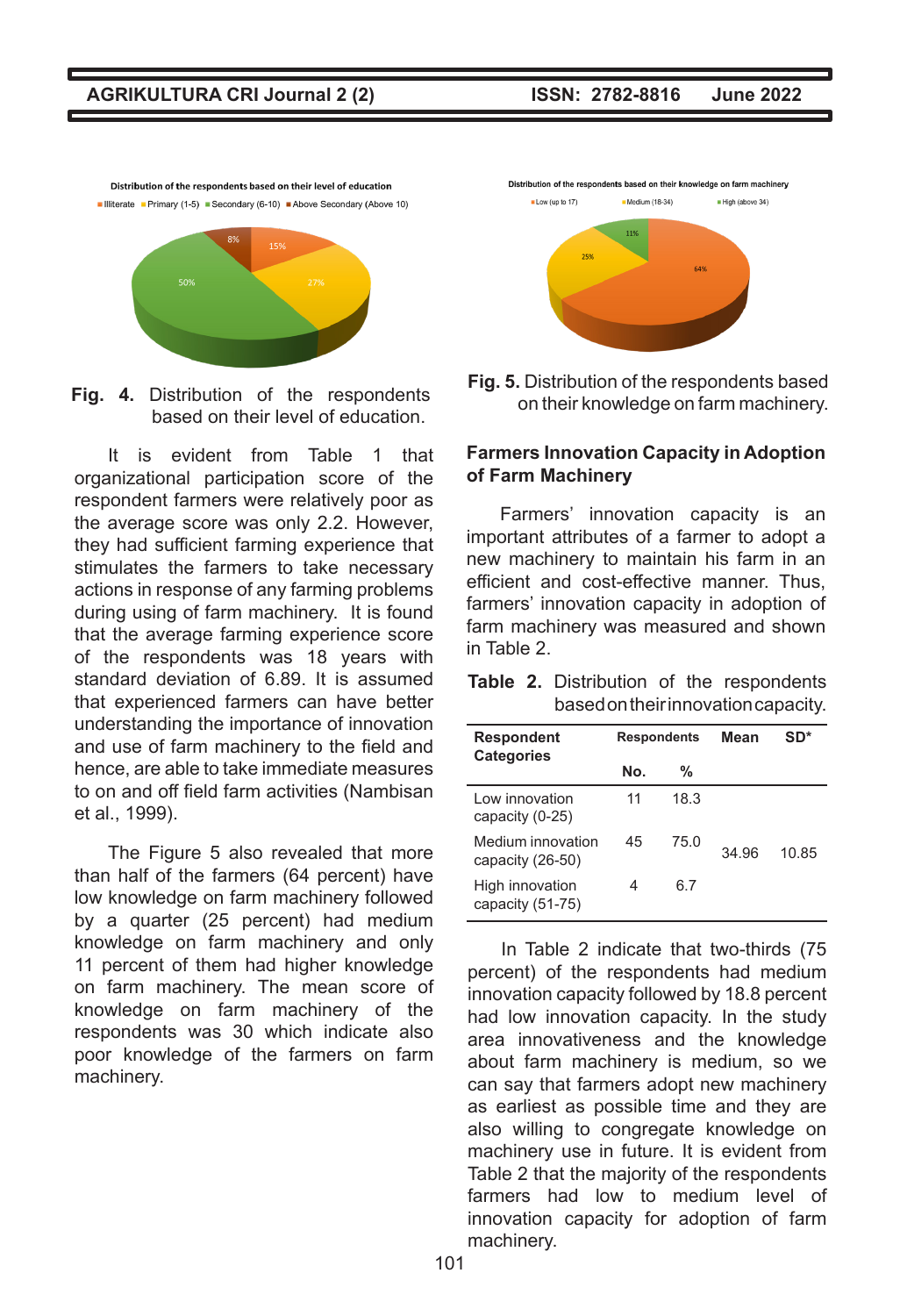| <b>Dimensions of Innovation</b> | <b>Respondent</b> |                | <b>Respondents</b> |      | $SD*$ |
|---------------------------------|-------------------|----------------|--------------------|------|-------|
| Capacity                        | Categories        | No.            | %                  | Mean |       |
| Educational qualification       | Low $(0-5)$       | 36             | 60.0               |      |       |
|                                 | Medium (6-10)     | 23             | 38.7               | 5.3  | 2.38  |
|                                 | High (11-15)      | 1              | 1.0                |      |       |
| Occupational competence         | Low $(0-5)$       | 18             | 30                 |      |       |
|                                 | Medium (6-10)     | 33             | 55                 | 7.4  | 2.71  |
|                                 | High (11-15)      | 9              | 15                 |      |       |
| Technical co-operation          | Low $(0-5)$       | 18             | 30                 |      |       |
|                                 | Medium (6-10)     | 35             | 58.3               | 7.3  | 2.76  |
|                                 | High (11-15)      | 7              | 11.7               |      |       |
| Human capabilities              | Low $(0-5)$       | $\overline{7}$ | 11.7               |      |       |
|                                 | Medium (6-10)     | 47             | 78.3               | 8.2  | 2.15  |
|                                 | High              | 6              | 10                 |      |       |
| Economic capabilities           | Low $(0-5)$       | 22             | 36.7               |      |       |
|                                 | Medium (6-10)     | 35             | 58.3               | 6.6  | 2.74  |
|                                 | High (11-15)      | 3              | 5                  |      |       |

**Table 3.** Dimensions-wise innovation capacity of the farmers. Possible score (1-15).

Actually, five dimensions were used to assess the innovation capacity of an individual in adoption of farm machinery (Table 3). In the Table 3, the mean of dimensions represents that farmer had low educational qualification but compared to educational qualification they had good field in occupational competence, technical cooperation and also human capabilities. Economic capabilities are also higher rather than educational qualification.

Additionally, the specific statements under each of the dimension for measuring farmers' innovation capacity for adoption of farm machinery were rank ordered and shown in Table 4. On the basis of these aspects of different dimensions of innovation capacity the overall innovation capacity of an individual was measured. It is evident in Table 4 that in the case of educational qualification dimension informal education ranked 1st position, while formal and non-formal education ranked 2nd and 3rd position respectively. It means

that though farmers' agricultural technical education level is poor but they are rich in informal education as they learn a lot from their surroundings. They had also a good level in formal education (Figure 4). So, they can adopt new machinery for running their farming activities. Among the occupational competence aspects farmers' interest on machineries ranked 1st position, knowledge on use of machinery and ability to modify the machinery to some extent according to his need ranked 2nd and 3rd position respectively.

It means that a farmer having willingness and fair knowledge on machinery will lead him to adopt innovative machinery. Similarly, in the case of technical cooperation, social networking of a farmer ranked 1st position while in the case of human capabilities good health stand 1st position. Farmers from the study area mentioned in the focus group discussion (FGD) sessions that "They use different farm machinery for minimizing their labor forces as well as sow and harvest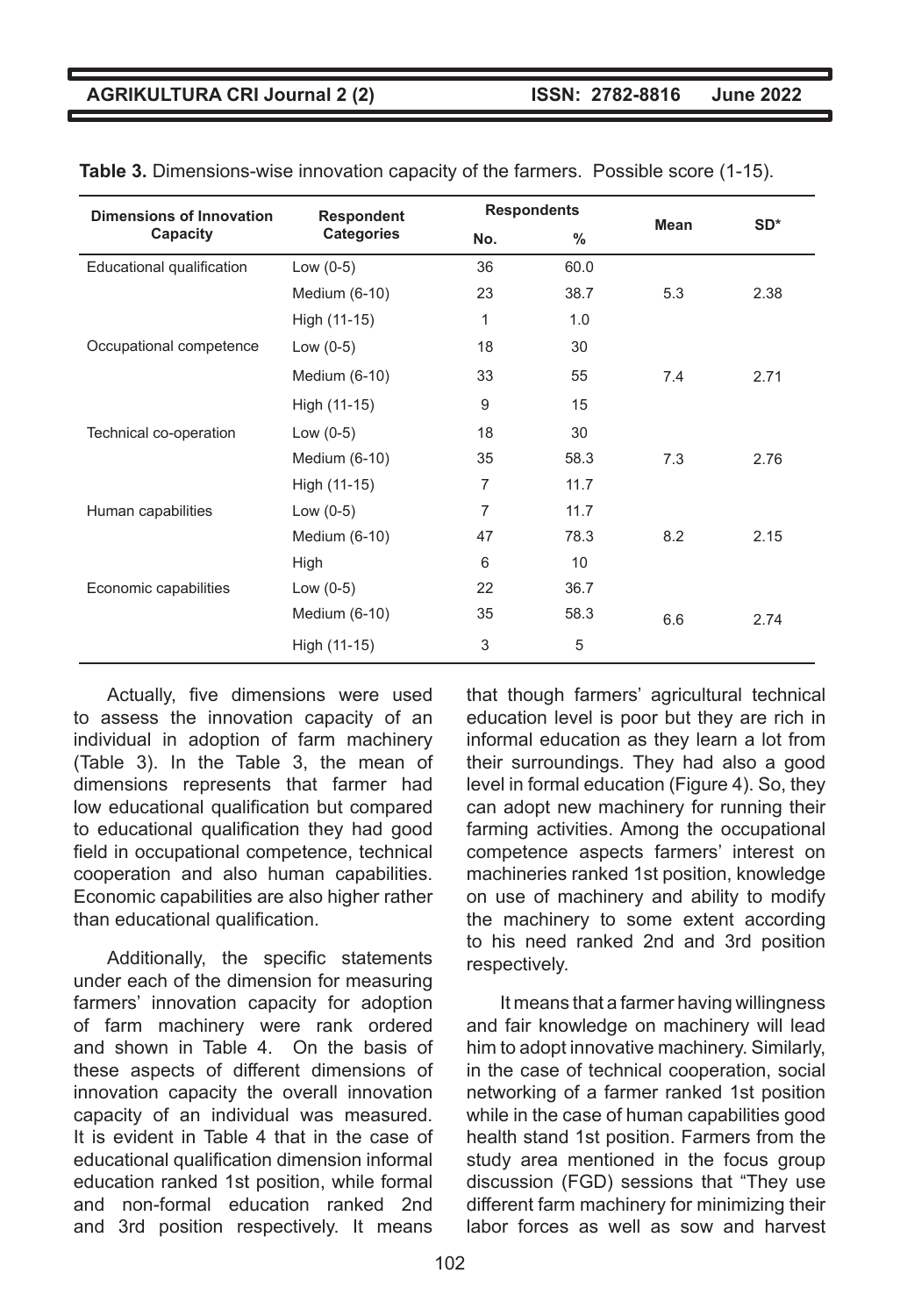crop on time". However, in the case of economic capabilities income and access to credit of a farmer is found as crucial in line with their innovation capacity. This findings is supported by the findings of Wang and Pervaiz, 2004; Yam et al., 2011 and Santamaria et al., 2009.

**Table 4.** Rank order of the statements for measuring farmers' innovation capacity.

| <b>Aspects of Dimensions</b>                              | Score | Rank<br>Order  |
|-----------------------------------------------------------|-------|----------------|
| <b>Educational qualification</b>                          |       |                |
| Formal education                                          | 92    | 2              |
| Non-formal education                                      | 43    | 3              |
| Agricultural education                                    | 35    | 4              |
| <b>Technical education</b>                                | 28    | 5              |
| Informal education                                        | 124   | 1              |
| <b>Occupational competence</b>                            |       |                |
| Interest on machineries                                   | 125   | 1              |
| Knowledge on use of machinery                             | 106   | $\overline{2}$ |
| Skill using machinery                                     | 65    | 4              |
| Previous experience of using<br>machinery                 | 106   | 2              |
| Ability to modify to some extent<br>according to his need | 69    | 3              |
| <b>Technical cooperation</b>                              |       |                |
| Social networking                                         | 145   | 1              |
| Participation on workshop and seminar<br>about machinery  | 97    | $\overline{2}$ |
| Maintenance of farm machinery                             | 77    | 4              |
| Ability of minor troubleshooting                          | 81    | 3              |
| Access to spare parts                                     | 47    | 5              |
| <b>Human capabilities</b>                                 |       |                |
| Good physical health                                      | 146   | 1              |
| Communication exposure                                    | 116   | 2              |
| Leadership capacity                                       | 70    | 5              |
| Decision making ability on farming<br>activities          | 105   | 3              |
| Self-efficiency on farm machinery                         | 74    | 4              |
| <b>Economic capabilities</b>                              |       |                |
| Income                                                    | 135   | 1              |
| Access to credit                                          | 98    | 2              |
| Purchasing capacity of machineries                        | 78    | 3              |
| Installment scope in case of buying<br>machineries        | 49    | 4              |
| Scope of buying machineries                               | 37    | 5              |

It means that a farmer having willingness and fair knowledge on machinery will lead him to adopt innovative machinery. Similarly, in the case of technical cooperation, social networking of a farmer ranked 1st position while in the case of human capabilities good health stand 1st position. Farmers from the study area mentioned in the focus group discussion (FGD) sessions that "They use different farm machinery for minimizing their labor forces as well as sow and harvest crop on time". However, in the case of economic capabilities income and access to credit of a farmer is found as crucial in line with their innovation capacity.This findings is supported by the findings of Wang and Pervaiz, 2004; Yam et al., 2011 and Santamaria et al., 2009.

# **Econometric Estimation of Factors Affecting Farmer's Innovation Capacity and Adoption of Farm Machinery**

Multiple linear regression analysis was employed to determine the factors and their contribution in predicting the focus variable, i.e., farmer's innovation capacity and adoption of farm machinery. Table 5 presents the outputs of the analysis.

The results show that seven explanatory variables out of eleven were significant with the F value of 11.36\*\* and adjusted R2 value of 0.659. Therefore, the results imply that about 65.9 percent of the variation in the innovation capacity in adoption of farm machinery of the farmers was explained by the combined effects of explanatory variables. The findings showed that sfive out of eleven variables (farm size, knowledge on far machinery, training received on farm machienary, innovativeness and state of using farm machinary) are the significant in explaining innovation capacity of the farmers in adoption of farm machinery. The results imply that these factors influenced the farmer's innovation capacity and adoption of farm machinery in the study area. The results exhibits that farm size had a positive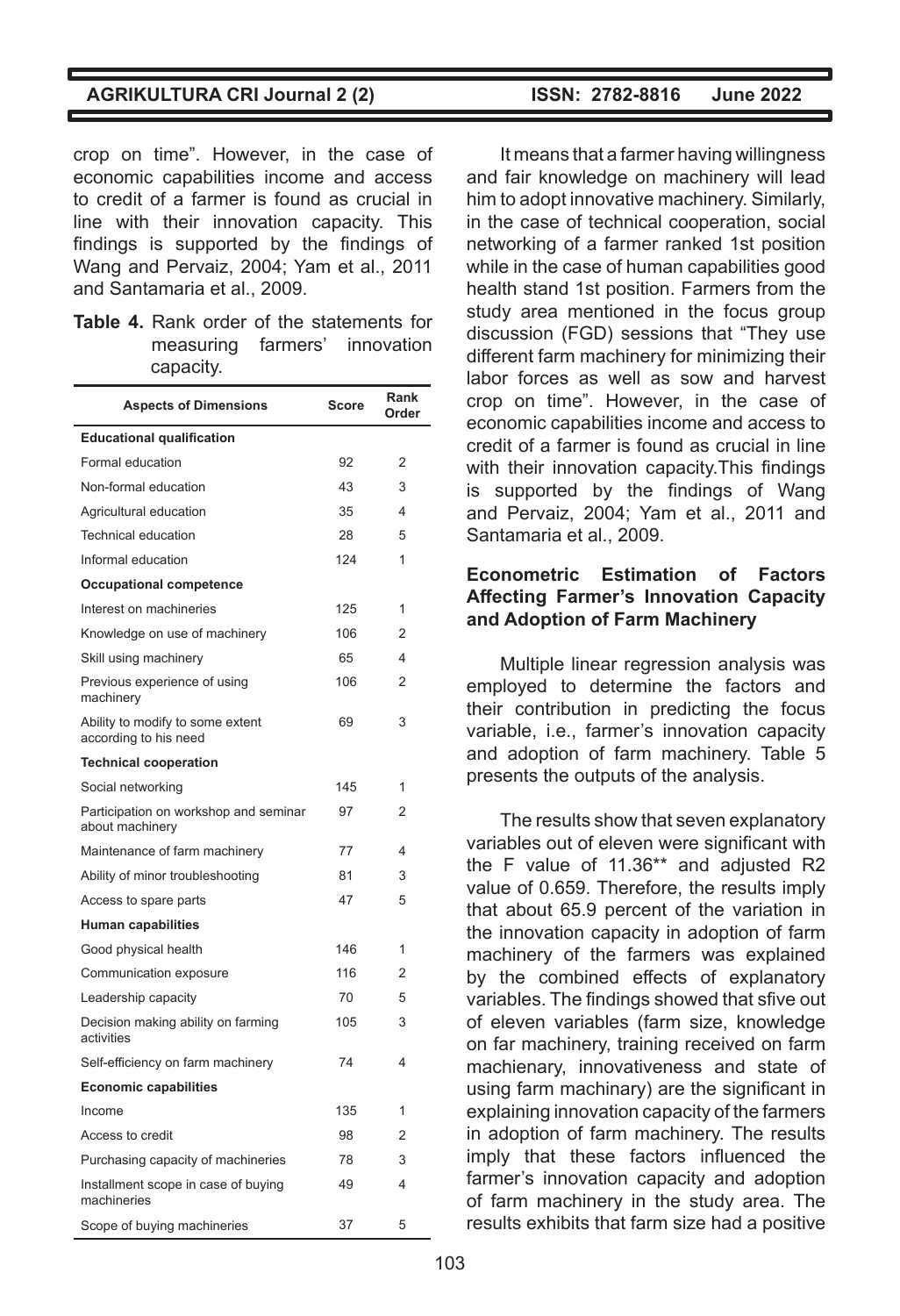coefficient with adoption of farm machinery. Farmers who have large family need more food production and farm machinery is the most helpful to do this job. The results show that the large farm size thrusts the farmers in practicing more farm machinery. This may be because the practice of agricultural machinery requires large farm size (Wettasinha et al., 2008). A study conducted by Amlaku (2012) found that land area has positive and significant influence on innovation capacity. Knowledge on farm machinery was positive and significant for the practice of farm machinery by the farmers in the study area. The result implied that increase of farm machinery knowledge augments the adoption rate of agricultural machinery. Farmers are afraid of taking risks associated with the adoption of new machinery. Therefore, the result may be due to the fact that higher knowledge and skill of the farmers to the machinery holds less risk and they do not need to pay for high damage. Training on farm machinery also emerged as a positive and significant factor in adoption of farm machinery and innovativeness of the farmers. It may be because the farmers having training on machinery management can easily operate a farm machine (UNDP, 2009). These platforms bring them in contact with different skill with different insights. They can learn from training regarding any kind of machine problems and can fix their problems accordingly. This result is in line with Rahman (2004). Innovativeness was also found to have positive and significant relation with the innovation capacity and adoption of farm machinery by the farmers. This implies that increasing innovation and adoption facilitates the farmers' practice and adjustment to the farm machinery in the study area. According to Tidd et al. (2005) farmers exposed to adoption of farm machinery are more are more capable to increase production than others. The results also exhibited that state of using farm machinery have positive and significant relationship. It is due to use of machinery in different sector can bring more production

than manual way of cultivation. This result is in line with Beinecke, 2009; Laursen and Foss, 2003; Link and Siegel, 2007, and Verde et al. 2011.

|  | Table 5. Summary of multiple linear |  |  |
|--|-------------------------------------|--|--|
|  | regression analysis.                |  |  |

| Explanatory<br>Variable                           | Stand.<br><b>Coefficients</b><br>(B) | Stand.<br><b>Coefficients</b><br>(B) | 4'<br>value | F<br>value |
|---------------------------------------------------|--------------------------------------|--------------------------------------|-------------|------------|
| Age $(X_1)$                                       | $-.041$                              | $-.032$                              | $-252$      |            |
| Education (X <sub>2</sub> )                       | .371                                 | .124                                 | 1.35        |            |
| Household<br>$size(X_3)$                          | .733                                 | .096                                 | 1.14        |            |
| Farm size (X <sub>4</sub> )                       | 4.347                                | .192                                 | $2.11*$     |            |
| Annual family<br>income $(X5)$                    | .013                                 | .077                                 | .896        |            |
| Organizational<br>participation (X <sub>6</sub> ) | .232                                 | .032                                 | .351        |            |
| Farming<br>experience $(X7)$                      | $-.073$                              | $-.047$                              | $-.381$     | $11.36**$  |
| Knowledge on<br>farm machinery<br>$(X_8)$         | .385                                 | .229                                 | $2.18*$     |            |
| Training received<br>on farm machinery<br>$(X_9)$ | 4.223                                | .331                                 | $3.17*$     |            |
| Innovativeness<br>$(X_{10})$                      | 1.614                                | .193                                 | $2.17*$     |            |
| State of using farm<br>machinery $(X_{11})$       | 1.696                                | .197                                 | $2.23*$     |            |
| Adjusted $R^2$ = 0.659                            |                                      |                                      |             |            |

# **Step-wise Multiple Regression Analysis**

To understand the contribution of each variable to the respondents' variation in innovation capacity and adoption of farm machinery in the study area, a stepwise multiple regression analysis was conducted. Table 6 represents the output of the analysis. The findings indicate that out of seven significant socio-economic characteristics obtained from the multiple linear regressions, three such as farm size, training and knowledge on farm machinery entered into the model. The findings also indicate these three variables together  $(R^2 =$ .659) explained 65.9 percent variation in the farmers' innovation capacity in adoption of farm machinery in the study area.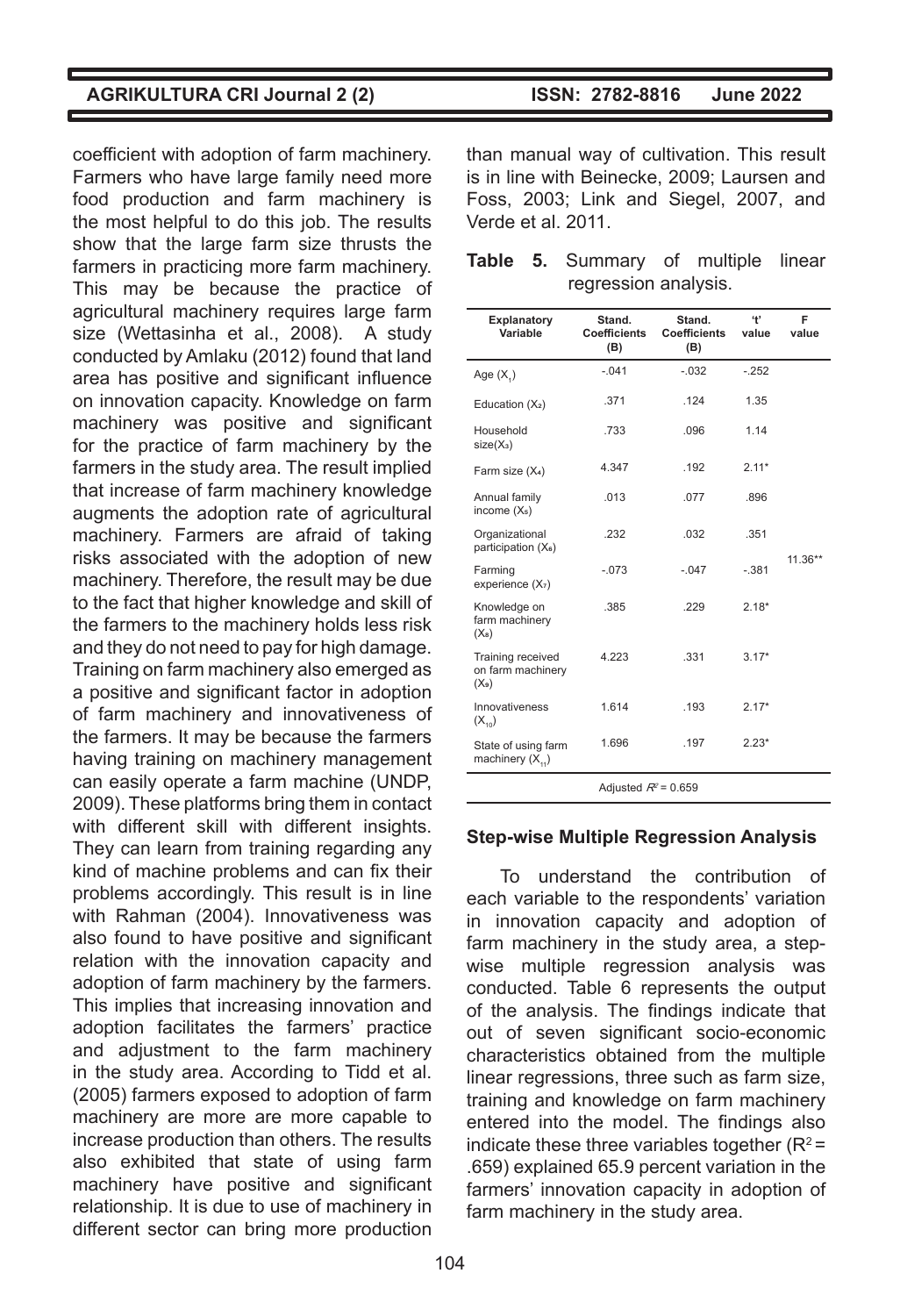The first variable entered into the model was knowledge on farm machinery of the farmers ( $R^2$  = .445) which had the highest contribution (44 percent) in explaining the variation in the focus variable.

|  | Table 6. Summary of stepwise multiple |  |  |
|--|---------------------------------------|--|--|
|  | regression analysis.                  |  |  |

| Model                                   | Variables<br>entered                                 | <b>Multiple</b><br>R | <b>Multiple</b><br>R <sup>2</sup> | Variation<br>explained<br>(%) |
|-----------------------------------------|------------------------------------------------------|----------------------|-----------------------------------|-------------------------------|
| Constant<br>+ X.                        | Knowledge<br>on farm<br>machinery $(X_0)$            | .667                 | .445                              | 44.5                          |
| Constant +<br>$X_{\alpha} + X_{\alpha}$ | Training<br>received<br>on farm<br>machinery $(X_0)$ | .737                 | .543                              | 9.8                           |
| Constant +<br>$X_8 + X_6 + X_8$         | Farm size (X <sub>8</sub> )                          | .779                 | .607                              | 6.4                           |
| Constant<br>$+X8 + X9$<br>$+X8 + X10$   | Innovativeness<br>$(X_{10})$                         | .814                 | .663                              | 5.6                           |

This implies that with the increase of knowledge, the farmers are more likely to adopt farm machinery. The farmers with more knowledge and skill are usually more capable to adjust their farms with time and facilities (Rahman, 2004; and Courvisanos, 1996). This may be due to that educated farmer use farm machinery for their agricultural production. The second variable entered into the model was training of the farmers and it is shown that 9.8 percent variation of the focus variable was explained solely by the training of the farmers. The finding reveals that with the increase of training of the farmers, they are more likely to apply machinery to their field in the study area. This may be due to that taking risk does not affect their production although negative results may come (Barquin, 2001). However, knowledge and training on farm machinery of the farmers together  $(R2 = .543)$  had 54.0 percent contribution in the variation in innovation capacity of the farmers. The third variable entered into the model was farm size of the farmers which accounts for 6.4 percent contribution in explaining the focus variable. Farm size plays a significant role in adoption of agricultural machinery.

The finding implies that with the increase in farm size, the farmers are more likely and able to use farm tools in the study area. The farmers with larger farm size use machinery for save time, money and labor (Sarker et.al, 2009). The fourth variable entered in to the model was innovativeness of the farmers. According to Courvisanos (1996) the innovative farmers have greater knowledge to understand and ability to adopt farm machinery as they have a wider exposure to different information sources. Innovativeness of the farmers helps them to indentify the farm machinery related problems and need of tools. Therefore, the finding implies the same.

#### **CONCLUSIONS**

In Bangladesh farmers innovation capacity in adoption of farm machinery are very important because the agricultural production not so well. The population is growing and the need for food is also growing. So farmers need to increase their innovation level in adoption of farm machinery. The study revealed that majority of the farmers had medium innovation capacity. Most of the farmers had small farm size and they did not have adequate money for adopting new farm machinery. As a result, medium innovation capacity was found among the farmers. The study showed that farm size, training, innovativeness and state of using farm machinery had significant contribution in explaining their innovation capacity in adoption of farm machinery. Better access to training on farm machinery along with better knowledge on farm machinery resulting in increasing innovation capacity of the farmers in adoption of farm machinery by the farmers. The study shows that among the different factors contributing to the innovation capacity in adoption of farm machinery of the farmers, knowledge on farm machinery contributed the highest bringing about the change in improving farmers' innovation capapcity. Thus, the knowledge on farm machinery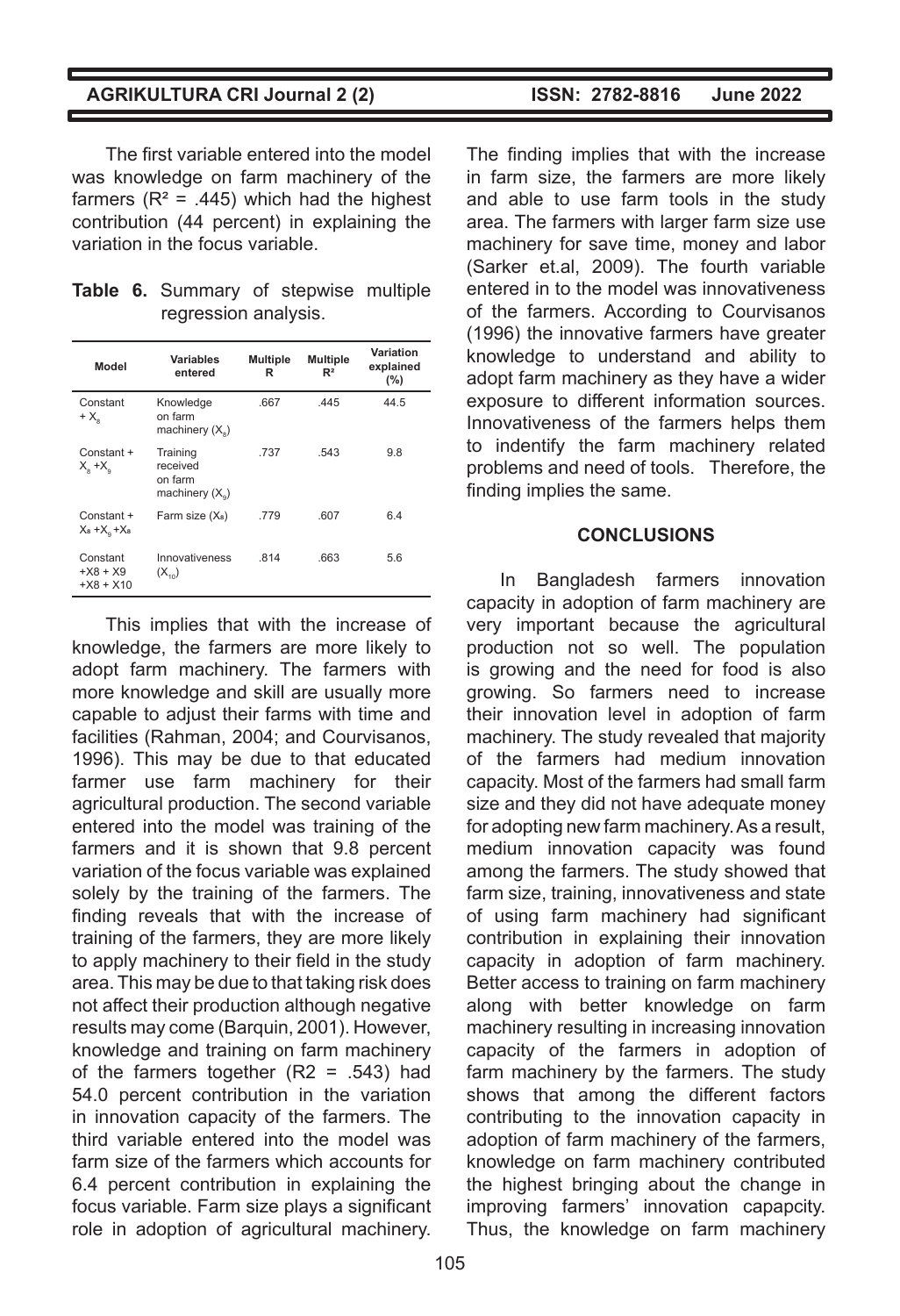of the farmers may be considered as the most influential factors while taking policy measures for the extent of using farm machinery in the country. Other influential factors explored by the study are training received on farm machinery, farm size and innovativeness. Thus, it can be concluded that if it is possible to target the large farmers with the view of improving their knowledge and innovativeness through structured training on farm machinery may provide a big push in improving farmers' innovation capacity for adopting new farm machinery that will ultimately ensure sustainable crop production in the country. However, to let it happen an inclusive initiative is needed from concerened agencies (Department of Agricultural Extension and Bangladesh Agricultural Development Corporation) of the Ministry of Agriculture.

# **REFERENCES**

- Amlaku, A.Z. 2012. Innovation Capacity in Dairy Production Systems: A Study in the Northwest of Ethiopia Doctoral Thesis - Institute für Nutztierwissenschaften (NUWI), BOKU-Universität für Bodenkultur, pp 102. Retrieved from: https://fors chung.boku.ac.at/fis/suchen.hoch schulschriften\_info?sprache\_in=en &menue\_id\_in=107&id\_in=&hochs chulschrift\_id\_in=10744.
- Barquin, R.C. 2001. 'What is Knowledge Management?' Knowledge and Innovation: Journal of the KMCI, 1 (2), 127-143.
- BBS. 2017. Statistical Yearbook of Bangladesh. Statistics Division, Ministry of Planning, Government of the People's Republic of Bangladesh. Retrieved from: http:// bbs.portal.gov.bd/sites/default/files /files/bbs.portal.gov.bd/page/a1d32 f13\_8553\_44f1\_92e6\_8ff80a4ff82e/ Bangladesh%20%20Statistics-2017. pdf.

- Beinecke, R.H. 2009. Introduction: Leadership for Wicked Problems. The Innovation Journal 14(1), 1-17. Retrieved from: https://www.innova tion.cc/scholarly-style/2009\_14\_1 1 beinecke wicked-problems.pdf.
- Chambers, R., Pacey, A., and Thrupp, L.A (eds). 1989. Farmers first: farmer innovation and agricultural research. London: Intermediate Technical Publications. Retrieved from: https:// opendocs.ids.ac.uk/opendocs/han dle/20.500.12413/701.
- CIDA. 2000. Capacity Development: Why, What and How. In: CApacity Development. Occasional Series, 1 (1). Ottawa: Canadian International Department Agency, 1-8. Retrieved from: https://citeseerx.ist.psu.edu /viewdoc/download?doi=10.1.1.458. 7262&rep=rep1&type=pdf.
- Clarke, P. and Oswald, K. 2010 Introduction: Why Reflect Collectively on Capacities for Change? IDS Bulletin, 41 (3), 1-12. Retrieved from: https://www.ids.ac. uk/publications/introduction-whyreflect-collectively-on-capacities-forchange/.
- Courvisanos, J. 1996. Investment cycles in capitalist economies. The Economic Journal108 (450), 1609-1611. Retrieved from: https://www.jstor.org /stable/2566225.
- Forsman, H. 2011. Innovation Capacity and Innovation Development in Small Enterprises. A Comparison between the Manufacturing and Service Sectors. Research Policy 40 (5), 739–750.Retrieved from: https:// www.sciencedirect.com/science/ article/abs/pii/S0048733311000321.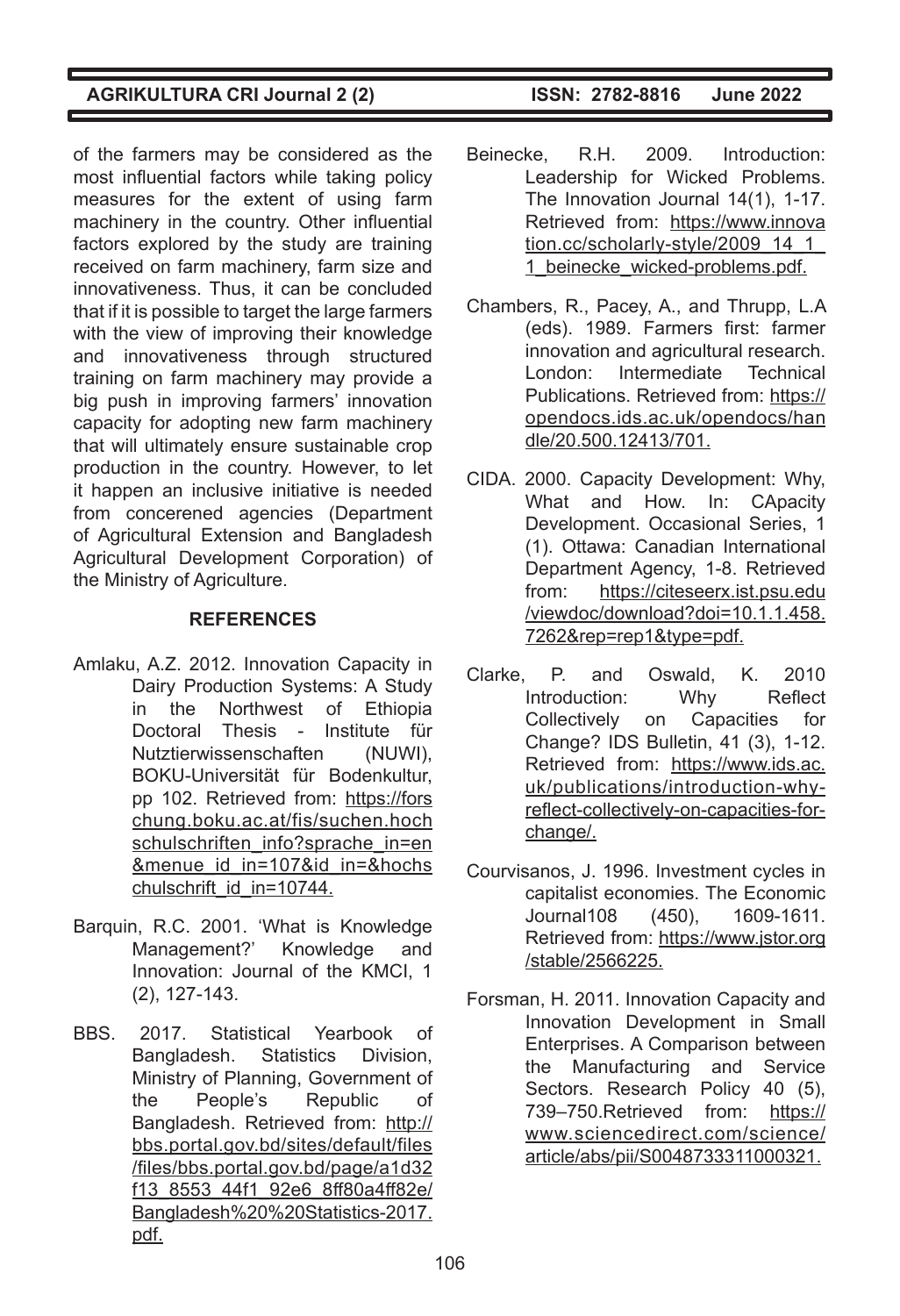- Hall, A., Clark, N. and Naik, G. 2007. Technology Supply Chain or Innovation Capacity? Contrasting Experiences of Promoting Small Scale Irrigation Technology in South Asia. Working Paper Series. No. #2007-014. Retrieved from: https:// www.researchgate.net/publication/ 4778484\_Technology\_Supply\_ Chain\_or\_Innovation\_Capacity Contrasting\_Experiences\_of\_ Promoting Small Scale Irrigation Technology\_in\_South\_Asia.
- Hayami, Y. and Ruttan, V.W. 1985. Agricultural Development: An International Perspective. Baltimore: Johns Hopkins University Press, Baltimore,MD, pp.512. Retrieved from: https://www.academia.edu/23 638693/Agricultural\_development\_ An international perspective Yujiro Hayami and Vernon W. Ruttan Johns Hopkins University Press Baltimore MD 1985 pp. 512 39.50\_hardcover\_18.95\_paperback.
- Justice, S. and Biggs, S. 2013. "Rural and Agricultural Mechanization in Bangladesh and Nepal: Status, Processes and Outcomes"In Mechanization for Rural Development: A Review of Patterns and Progress from around the World, J. Kienzle, J.E. Ashburner, B.G. Sims (Eds.), Rome: Food and Agriculture Organization of the United Nations (UNFAO), pp. 67-98.
- Kerka, S. 1998. Competency-based Education and Training: Myths and Realities. Columbus: College of Education, ERIC Publications (071), Ohio State University. Retrieved from: http://academicos.iems.edu. mx/cired/docs/tg/macroacademia quimica/Competency-based%20 education%20and%20training%20 myths%20an%20realities\_Kerka. pdf.

- Laursen, K., and Foss, N. 2003. New human resource management practices, complementarities and the impact on innovation performance. Cambridge Journal of Economics 27(2), 243-263. Retrieved from: https://doi.org/10.10 93/cje/27.2.243.
- Link, A. N., and Siegel, D. S. 2007. Innovation, Entrepreneurship, and Technological Change. Oxford, (NY): Oxford University Press. DOI: 10.1093/acprof:oso/9780199268825 .001.0001.
- Mandal, M.A.S. 2002. Agricultural Machinery Manufacturing and Farm Mechanization: A Case of Rural Non -Farm Economic Development in Bangladesh. Paper Presented at International Workshop on Fostering Rural Economic Development through Agriculture - based Enterprises and Services. Nov. 19– 22, GTZ-Haus, Berlin, Germany.
- Mandal, M.A.S. 2014. Agricultural Mechanization in Bangladesh: Role of Policies and Emerging Private Sector. Paper Presented at the NSD -IFPRI Workshop on "Mechanization and Agricultural Transformation in Asia and Africa: Sharing Development Experiences". June 18-19, 2014 Beijing, China.
- Morgan, P. 1998. Capacity and Capacity Development – Some Strategies. Ottawa, Canada: Canadian International Development Agency (CIDA). 1-13. Retrieved from: http:// nsagm.weebly.com/uploads/1/2/0/3/ 12030125/strategies\_for\_capacity\_ development cida 1998.pdf.
- Morgan, P. 2006. The Concept of Capacity. Maastricht, The Netherlands: European Centre for Development Policy Management (ECDPM),1-19.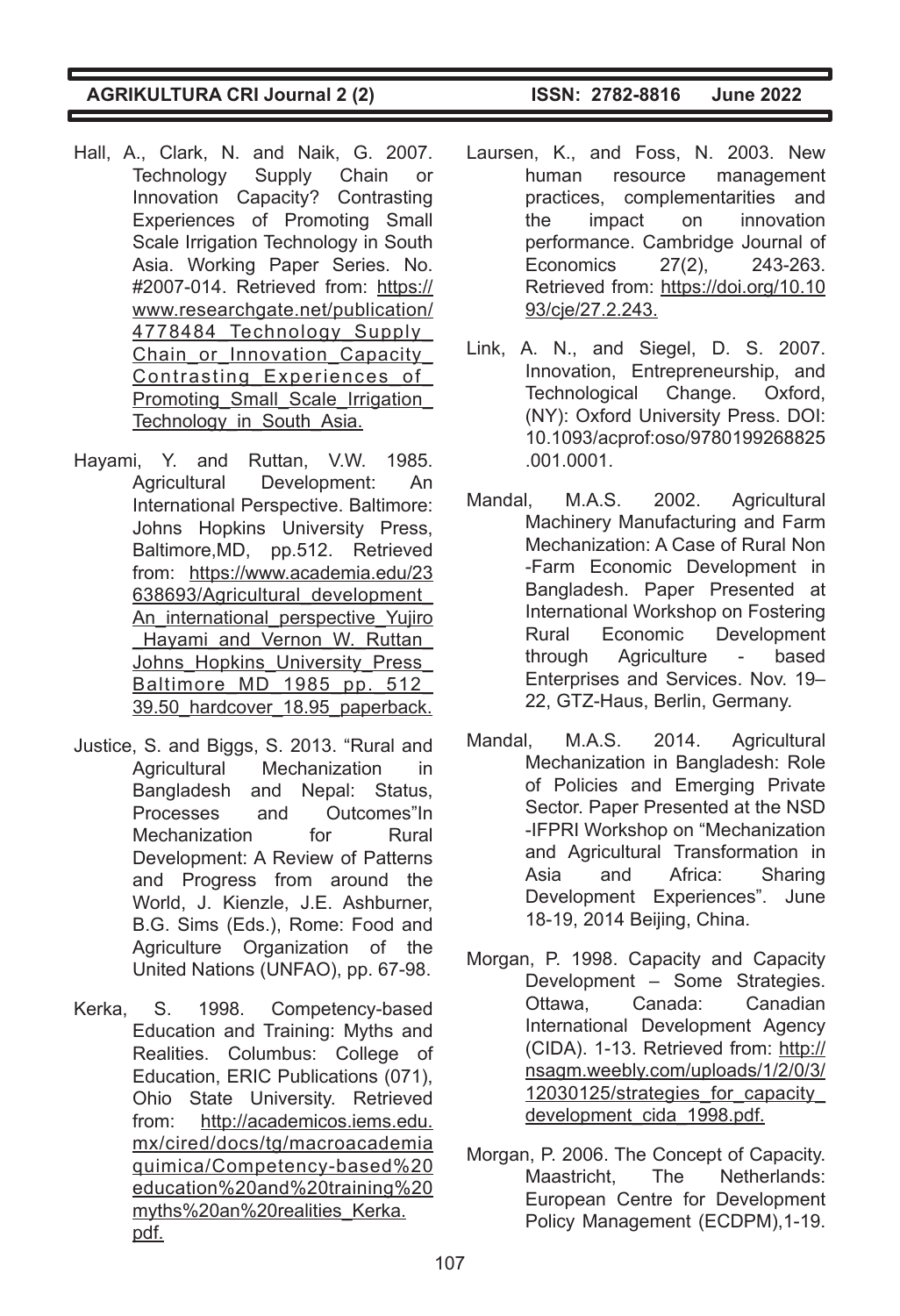Retrieved from: https://ecdpm.org// wp-content/uploads/2006-The-Concept-of-Capacity.pdf.

- Morshed, L., and Lashgarara, F. 2011. Innovation Capacity in Agricultural Sector. International Journal of Agricultural Science and Research. 2, 37-44. Retrieved from: https:// www.semanticscholar.org/paper/ Innovation-Capacity-in-Agricultural-Sector-Morshedi-Lashgarara/3355f1 4a6b5e447ba7a6ea3ecd3c73f6f60 4434a.
- Mulder, M. 2007. The Essence and Use of the Concept in ICVT. European Journal of Vocational Training 40(1), 5-21.Retrieved from: https://www. academia.edu/23099871/ Competence the essence and use of the concept in ICVT.
- Mulder, M. 2011. Competence in Scientific Agriculture. Journal of Agricultural Education and Extension 17(5), 393-399. Retrieved from: https:// www.mmulder.nl/wp-content/ uploads/2011/11/2011-Mulder-Competence-in-scientific-agriculture -Editorial-JAEE-17-5.pdf.
- Nambisan, S., Agarwal, R. and Tanniru, M. 1999. Organizational mechanisms for enhancing user innovation in information technology. MIS Quarterly 23(3), 365–395. Retrieved from: https://www.jstor.org/stable/ 249468?origin=crossref.
- Rajalahti, R., Janssen, W. and Pehu, E. 2008. Agricultural Innovation Systems: From Diagnostics toward Operational Practices. Agriculture and Rural Development, Discussion Paper 38, The Washington DC: World Bank. p.105. Retrieved from: https://www.researchgate.net/ publication/259998966\_Agricultural \_innovation\_systems\_From\_

diagnostics toward operational practices.

- Rahman, A.Z. 2004. Correlations between Green Revolution and Population Growth: Revisited in the Context of Bangladesh and India. Retrieved from: https://www.semanticscholar. org/paper/CORRELATIONS-BETWEEN-GREEN-REVOLUTION-AND-GROWTH%3A-Rahman/775 d8d992378e8e1dda9a3bdbbe52d1 f8c6b27e6.
- Rhoades, R. 1989. The role of farmers in the creation of agricultural technology. In: Chambers, R., Pacey, A., and Thrupp, L.A (eds). Farmers first: farmer innovation and agricultural research. London: IntermediateTechnical Publications. Retrieved from: https://opendocs. ids.ac.uk/opendocs/handle/20.500. 12413/701.
- Roling, N. 2009. Conceptual and Methodological Developments in Innovation. In: Sanginga et al. (Eds), Innovation Africa: enriching farmers' livelihoods. London, UK: Earthscan. Retrieved from: https:// www.researchgate.net/publication/ 40095013 Conceptual and Methodological Developments in Innovation.
- Saha, P. 2015. Agricultural Machinery Use in Rice Farming in Selected Areas of Mymensingh District. An unpublished MS thesis. Department of Agricultural Extension Education, Bangladesh Agricultural University, Mymensingh.
- Santamaria, L., Nieto, M.J., and Barge, G. A. 2009. 'Beyond formal R&D: Taking Advantage of Other Sources of Innovation, In. Low and Medium Technology Industries', Research Policy 38(3), 507–517. Retrieved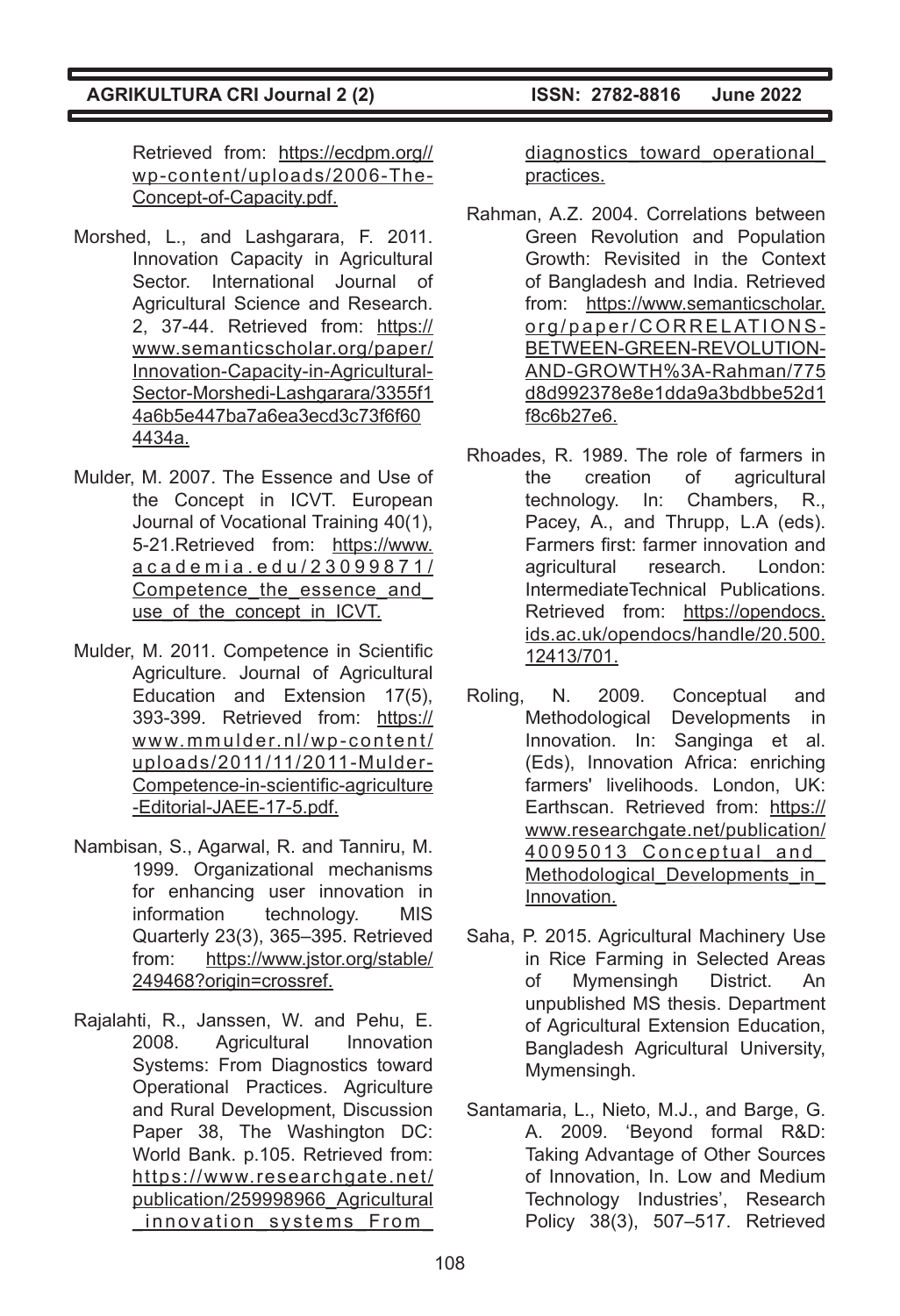from: https://www.sciencedirect.com /science/article/abs/pii/S004873330 8002229.

- Sarkar, K.K. and Prahaladachar, M. 2000. "Mechanization as a Technological Change", Indian Journal of Agricultural Economics 21(1),171- 182. Retrieved from: https://agecon search.umn.edu/record/253188/files /171-182%20Mechanization%20as %20a%20Technological%20 Change.pdf.
- Sarker, M.A., Itohara, Y. and Hoque, M. 2009. Determinants of adoption decisions: The case of organic farming (OF) in Bangladesh. Extension Farming Systems Journal 5(2),39-46. Retrieved from: https:// www.researchgate.net/publication/ 267218757\_Determinants\_of\_ adoption decisions The case of organic farming OF in Bangladesh.
- Szeto, E. 2000. Innovation Capacity: Working towards a Mechanism for Improving Innovation within an Inter -organizational Network. The TQM Magazine 12(2), 149-158. Retrieved from: http://doi.org/ 10.11 08/09544780010318415.
- Tidd, J. Bessant, J. and Pavitt, K. 2005. Managing Innovation: Integrating Technological, Market and Organizational Change, (3rd ed.). John Wiley & Sons, Chichester, UK, 600pp.
- UNDP. 2009. Capacity Development: A UNDP Primer. New York: Capacity Development Group, Bureau for Development Policy, United Nations Development Programme (UNDP). p.48.
- Verde, M.D., De Castro G.M. and Lopez J.E.N. 2011. Organizational knowledge assets and innovation

capability. Evidence from Spanish manufacturing firms, Journal of Intellectual Capital 12(1), 5-19. Retrieved from: https://www. emerald.com/insight/content/doi/10. 1108/14691931111097890/full/html.

- Wang, C.H., Lu, I.Y. and Chen, C.B. 2008. Evaluating Firm Technological Innovation Capability Under Uncertainty. Technovation 28(6), 349-363. Retrieved from: https://doi. org/10.1016/j.technovation.2007.10. 007.
- Wang, C.L. and Pervaiz, K. A. 2004. The Development and Validation of the Organisational Innovativeness Construct Using Confirmatory Factor Analysis. European Journal of Innovation Management 7(4), 303–313. Retrieved from: http://doi. org/10.1108/14601060410565056.
- Wolf, A. 2001. Competence-based Assessment. In: Raven, D. and Stephenson, J. (Eds), Competence in the Learning Society. New York: Peter Lang, 453-466. Retrieved from: http://www.national-training. com/library/6-Wolf-report-oncompetence-based-assessment.pdf.
- World Bank. 2011. Agricultural Innovation Systems: An Investment Source Book. World Bank, Washington, DC. p.34.
- Wettasinha, C., Wongtschowski, M. and Waters-Bayer, A. (eds). 2008. Recognising local Innovation: Experience of PROLINNOVA Partners. Silang, Cavite, the Philippines: International Institute of rural Reconstruction. Leusden: PROLINNOVA International Secretariat, ETC Eco Culture. Retrieved from: https://www. prolinnova.net/sites/default/files/ documents/resources/publications/ 2008/front\_matters.pdf.